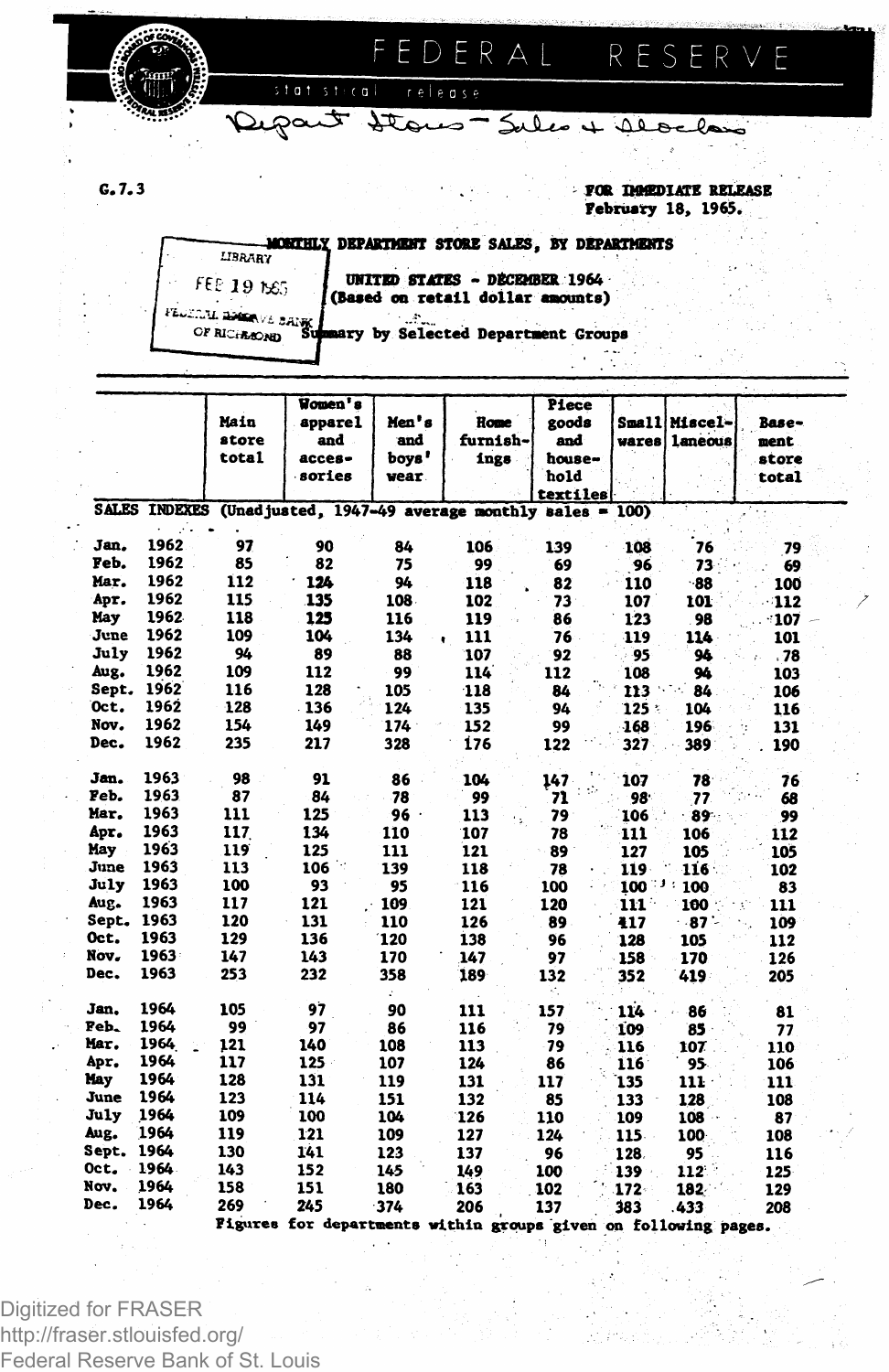$\hat{E} = 1/2$ 

## **MONTHLY DEPARTMENT STORE SALES, BY DEPARTMENTS**

# **UNITED STATES - DECEMBER 1964**

| Department                                                                      |                           | Percentage change from<br>corresponding period | Unad justed<br>indexes<br>$(1947-49$ av. =100 <sup>1/</sup> |            |          |
|---------------------------------------------------------------------------------|---------------------------|------------------------------------------------|-------------------------------------------------------------|------------|----------|
|                                                                                 |                           | a year ago                                     |                                                             |            | Nov. '64 |
|                                                                                 |                           |                                                | Dec. '64 Nov. '64 12 mos. '64                               | Dec. '64   | --       |
| <b>GRAND TOTAL - entire store</b>                                               | + 6                       | + 7                                            | + 7                                                         |            |          |
| <b>MAIN STORE TOTAL</b>                                                         | + 6                       | + 7                                            | + 7                                                         | 269        | 158      |
| $\alpha_{\rm T}$ is $\lambda_{\rm T}$<br><b>PIECE GOODS, HOUSEHOLD TEXTILES</b> | - + 3 -                   | + 5                                            | + 6                                                         | 137        | 102      |
| Piece goods                                                                     | 0                         | $\mathbf{2}$                                   | ∔ 2                                                         | 60         | 68       |
| Silks, velvets, synthetics                                                      | $\mathbf{z}$              | o                                              | + 4                                                         | 56         | 67       |
| Woolen yard goods                                                               | - 2                       | 5                                              | $+2$                                                        | 94         | 116      |
| Cotton yard goods                                                               | - 3                       | - 3                                            | $-2$                                                        | 46         | 48       |
|                                                                                 |                           |                                                |                                                             |            |          |
| Household textiles                                                              | + 4                       | $+8$                                           | - 7                                                         | 191        | 124      |
| <b>Linens and towels</b>                                                        | $+5$                      | $+9$                                           | + 8                                                         | 237        | 142      |
| Domestics-muslins, sheetings                                                    | $+8$                      | +10                                            | + 9                                                         | 140        | 95       |
| Blankets, comforters, spreads                                                   | - 1                       | $+5$                                           | + 5                                                         | 194        | 139      |
|                                                                                 |                           |                                                |                                                             |            |          |
| SMALL WARES                                                                     | $+9$                      | + 9                                            | $+8$                                                        | 383        | 172      |
|                                                                                 |                           |                                                |                                                             |            |          |
| Laces, trimmings, embroideries,                                                 |                           |                                                |                                                             |            |          |
| and ribbons                                                                     | $+9$                      | + 5                                            | +8                                                          | 169        | 104      |
| <b>Notions</b>                                                                  | + 9                       | + 3                                            | + 5                                                         | 237        | $-128$   |
| <b>Toilet articles, drug sundries</b>                                           | $+12$                     | +13                                            | +10                                                         | 470        | $-178$   |
|                                                                                 |                           |                                                |                                                             |            | ·158     |
| Silverware and Jewelry                                                          | $+9$                      | +10                                            | $+8$                                                        | 353        | -147     |
| Silverware and clocks                                                           | $+11$                     | $+11$                                          | $+9$                                                        | 272        | 149      |
| Costume jewelry                                                                 | + 7                       | + 6                                            | $+4$                                                        | 351<br>597 | 219      |
| Fine jewelry and watches                                                        | $+12$                     | $+14$                                          | $+12$                                                       |            |          |
|                                                                                 | $+2$                      | $\mathbf o$                                    | $+1$                                                        | 169        | 133      |
| <b>Art needlework</b>                                                           | $+5$                      | $+10$                                          | +8                                                          | 517        | $-242$   |
| Books and stationery<br>Books and magazines                                     | $+2$                      | $+10$                                          | $+7$                                                        | 391        | 194      |
| Stationery                                                                      | + 6                       | + 9                                            | + 7                                                         | 556        | 258      |
|                                                                                 |                           |                                                |                                                             |            |          |
| WOMEN'S APPAREL AND ACCESSORIES                                                 | + 6                       | + 6                                            | $6 -$                                                       | 245        | 151      |
| Women's accessories                                                             | + 4                       | $+6$                                           | $+5$                                                        | 255        | - 143    |
| <b>Neckwaar and scarfs</b>                                                      | + 4                       | $+7$                                           | + 6                                                         | 323        | 164      |
| Handkerchiefs                                                                   | $\mathbf{2}$<br>$\bullet$ | $+1$                                           | $+2$                                                        | 200        | 73       |
| <b>Millinery</b>                                                                | + 8                       | $+1$                                           | $+3$                                                        | 109        | 92       |
| Women's and children's gloves                                                   | - 3                       | + 6                                            | +3                                                          | 381        | 185      |
| Corsets and brassieres                                                          | -14                       | + 4                                            | $+7$                                                        | 246 -      | 167      |
| Women's, children's hosiery                                                     | + 9                       | +10                                            | + 5                                                         | 188        | 105      |
|                                                                                 | + 4                       | $+9$                                           | + 6                                                         | 317        | 139      |
| Underwear, slips, and negligees                                                 | + 4                       | + 8                                            | $+7$                                                        | 385        | 174      |
| Knit underwear<br>Silk & muslin underwear, slips                                | $+4$                      | + 9                                            | $+5$                                                        | 256        | 106      |
| Negligees, robes, loung. apparel                                                | + 4                       | $+12$                                          | $+7$                                                        | 434        | 182      |
| Infants' wear                                                                   | 0                         | + 3                                            | $+3$                                                        | 251        | 167      |
| Handbags, small leather goods                                                   | + 5                       | $+6$                                           | મ 5                                                         | 368        | 163      |
| Women's and children's shoes                                                    | $+2$                      | $+7$                                           | $+5$                                                        | 196        | 144      |
| Children's shoes                                                                | $\cdot$ 2                 | $+5$                                           | $+2$                                                        | 174        | 121      |
| Women's shoes                                                                   | + 3                       | $+7$                                           | $+6$                                                        | 203        | 151      |

Digitized for FRASER http://fraser.stlouisfed.org/ Federal Reserve Bank of St. Louis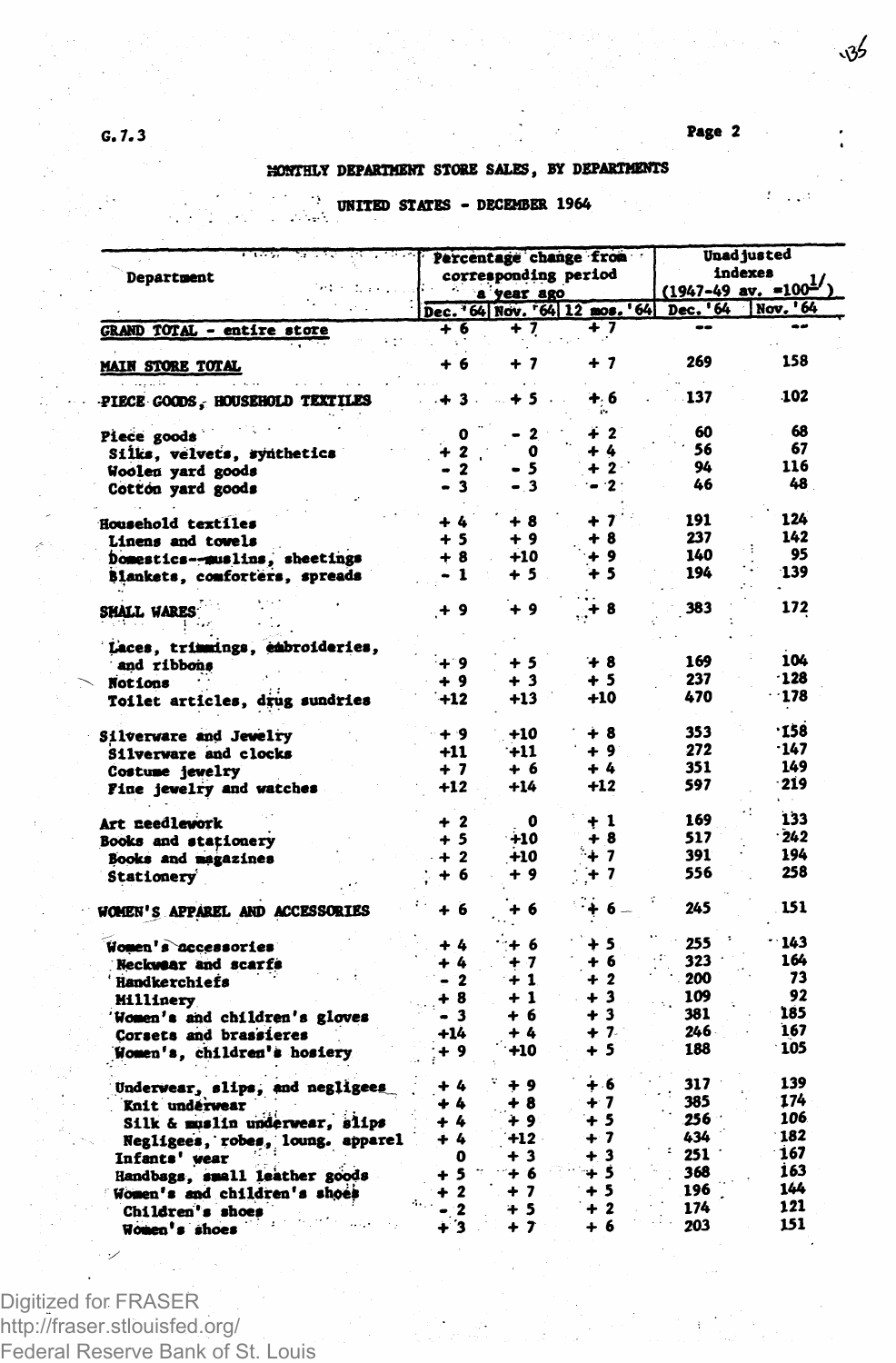## **MONTHLY DEPARTMENT STORK SALES, BY DEPARTMENTS**

### **UNITED STATES- DECEMBER 1964**

| Department                                              |              | Percentage change from<br><b>corresponding period</b><br>a year ago | Unad justed<br>indexes<br>$(1947-49$ av. =100 <sup>1/</sup> |                 |                  |
|---------------------------------------------------------|--------------|---------------------------------------------------------------------|-------------------------------------------------------------|-----------------|------------------|
|                                                         |              |                                                                     | Dec. '64 Nov. '64 12 mos. '64                               | Dec. '64        | <b>INov. '64</b> |
| WOMEN'S APPAREL, ACCESSORIES (Cont.)                    |              |                                                                     |                                                             |                 |                  |
| Women's apparel                                         | $+7$         | + 6                                                                 | $+7$                                                        | 234             | 159              |
| Women's, misses' coats and suits                        | + 8          | + 4                                                                 | + 8                                                         | 143             | 129              |
| Women's, misses' coats                                  | $+9$         | + 1                                                                 | +8`                                                         | 168             | 153              |
| Women's, misses' suits                                  | + 8.         | $+7$                                                                | +11                                                         | 73              | 59               |
| <b>Juniors' and girls' wear</b>                         | + 6          | + 4                                                                 | +8                                                          | ۰ 300           | 196              |
| Juniors' coats, suits, dresses                          | $+11$        | + 7                                                                 | +10                                                         | 256             | 171              |
| Girls' wear                                             | $+2$         | + 1                                                                 | $+5$                                                        | 352             | 226              |
| Women's and misses' dresses                             | + 8          | + 7                                                                 | +6                                                          | 153             | 121              |
| Inexpensive dresses                                     | $+8$         | $+7$                                                                | $+6$                                                        | 172             | 129              |
| <b>Better dresses</b>                                   | $+8.$        | $+8$                                                                | $+6$                                                        | 139             | 117              |
| Blouses, skirts, sportswear                             | $+7$         | $+8$                                                                | $+8$                                                        | - 389           | 218              |
| <b>Aprons, housedresses, uniforms</b>                   | $+7$         | $+7$                                                                | $+3$ <sup>-</sup>                                           | 166             | 114              |
| Furs                                                    | $+12$        | $+12$                                                               | + 4                                                         | 260             | 161              |
| <b>MEN'S AND BOYS' WEAR</b>                             | $+5$         | + 6                                                                 | +8                                                          | 374             | 180              |
| Men's clothing                                          | ∔.8          | $+4$                                                                | $+10$                                                       | 265             | 178              |
| Men's furnishings and hats                              | $+5$         | + 9                                                                 | $+8$                                                        | 460             | 180              |
| Bovs' vear                                              | 0            | 0                                                                   | $+4.$                                                       | 328             | 182              |
| Men's & boys' shoes, slippers                           | $+8$         | + 9                                                                 | $+9$                                                        | 347             | 170              |
| <b>HOMEPURNISHINGS</b>                                  | + 9          | $+11$                                                               | + 9                                                         | 206             | 163              |
| Furniture and bedding                                   | +10          | +10                                                                 | ∹∔. 9∵~                                                     | 143-            | - 166            |
| Mattresses, springs, studio beds                        | + 6          | + 5                                                                 | + 7                                                         | 100             | 148              |
| Upholstered, other furniture                            | $+12$        | $+13$                                                               | +11                                                         | 159             | 179              |
| Domestic floor coverings                                | ∴0           | +9                                                                  | + 1                                                         | 104             | 154              |
| <b>Rugs</b> and carpets                                 | - 2          | +11                                                                 | $+7$                                                        | 106             | 175              |
| Linoleum                                                | -16          | $+1$                                                                | + 6                                                         | 35 <sup>2</sup> | 56               |
|                                                         |              |                                                                     |                                                             |                 |                  |
| Draperies, curtains, upholstery                         | $+9$         | +8                                                                  | $+7$                                                        | 139             | 150              |
| Lamps and shades                                        | + 9          | $+9$                                                                | $+7$                                                        | 178             | 140              |
| China and glassware                                     | $+5.$        | $+10$                                                               | $+7$                                                        | 266             | 163              |
| <b>Major household appliances</b>                       | $+5$         | $+7$                                                                | $+7$                                                        | 85              | 83               |
| Housewares (incl. small appliances)<br><b>Gift</b> shop | $+11$<br>+ 8 | +10<br>+15                                                          | $+8$<br>+10                                                 | 295<br>537      | 162<br>257       |
|                                                         |              |                                                                     |                                                             |                 |                  |
| Radios, phonographs, television,                        |              |                                                                     |                                                             |                 |                  |
| pianos, records, sheetmusic, instr.                     | $+12.$       | +19                                                                 | +14                                                         | 568             | 323              |
| Radios, phonographs, television                         | $+12$        | $+20.$                                                              | $+14$                                                       | 589             | 385              |
| Records, sheet music, instr.                            | $+12$        | + 9                                                                 | $+10$                                                       | 618             | 274              |
| MISCELLANEOUS MERCHANDISE DEPTS.                        | + 3          | $+.7$                                                               | $+6$                                                        | 433             | 182.             |
| Toys, games, sporting goods, cameras                    | $+2$         | + 9                                                                 | +6                                                          | 635             | 260              |
| Toys and games                                          | 0            | $+7$                                                                | + 3                                                         | 621             | 263              |
| Sporting goods and cameras                              | $+7$         | $+13$                                                               | +11                                                         | 663             | 265              |
| Luggage                                                 | +10          | +16                                                                 | +14                                                         | 329             | 125              |
| Candy                                                   | + 5.         | + 6                                                                 | + 5                                                         | 474             | 1.64             |

Digitized for FRASER http://fraser.stlouisfed.org/ Federal Reserve Bank of St. Louis

 $\mathcal{O}$